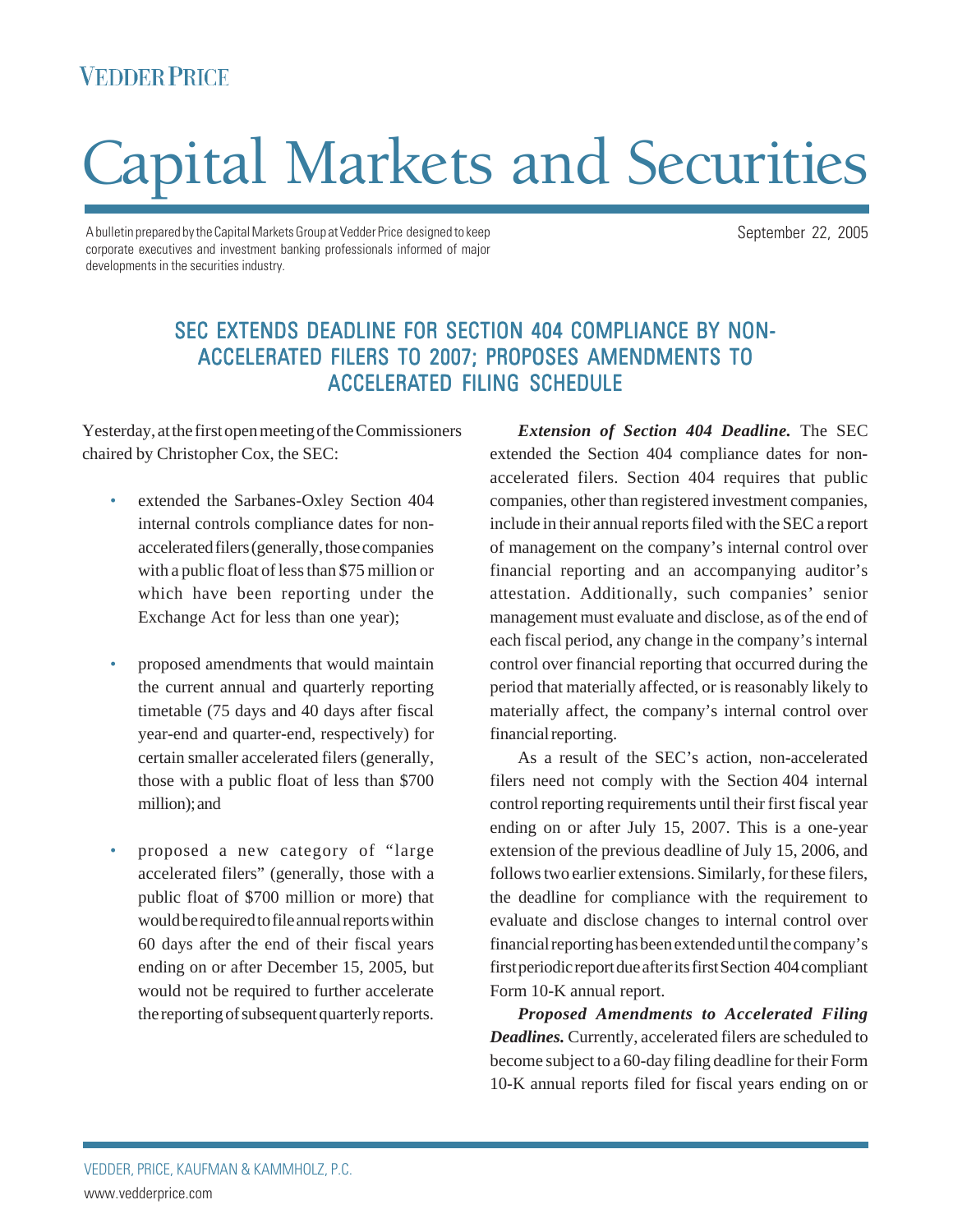after December 15, 2005 (calendar year 2005 Forms 10-K would be due March 1, 2006), and a 35-day deadline for the subsequently filed quarterly reports on Form 10-Q. The SEC's proposals would amend these deadlines as follows:

- For "large accelerated filers," meaning filers with a public float of \$700 million or more, the proposed amendments would implement, as scheduled, the 60-day filing deadline for Form 10-K but retain the current 40-day filing deadline for Form 10-Q. Thus, as proposed, a "large accelerated filer" with a December 31 fiscal year-end would file its Form 10-K annual report for 2005 within the scheduled accelerated 60-day deadline, or by March 1, 2006, but could continue to file its subsequent Form 10-Q periodic reports within the current 40-day deadline after quarter-end.
- For all accelerated filers with a public float of less than \$700 million, the current 75-day deadline for Form 10-K annual reports and the 40-day deadline for Form 10-Q periodic reports after quarter-end would remain in place under the proposed amendments. Thus, an accelerated filer having a public float of less than \$700 million with a December 31 fiscal year-end may file its Form 10-K annual report for 2005 within the current 75-day deadline, or by March 16, 2006, and file its Form 10-Q periodic reports for 2006 within the current 40-day deadline after quarterend.

Lastly, in a related action, the Commission also proposed amendments that would relax some of the present restrictions on exiting out of accelerated filer status. The amendments to the accelerated filing schedule are subject to a 30-day public comment period expected to expire in late October.

Please direct any questions regarding this SEC announcement and other aspects of Sarbanes-Oxley compliance to John Blatchford (312/609-7605), Tom Desmond (312/609-7647), or Ernest Torain, Jr. (312/609- 7558) at Vedder Price in Chicago; or Steven Berger (212/ 407-7714) or Dan Goldwasser (212/407-7710) at Vedder Price in New York.